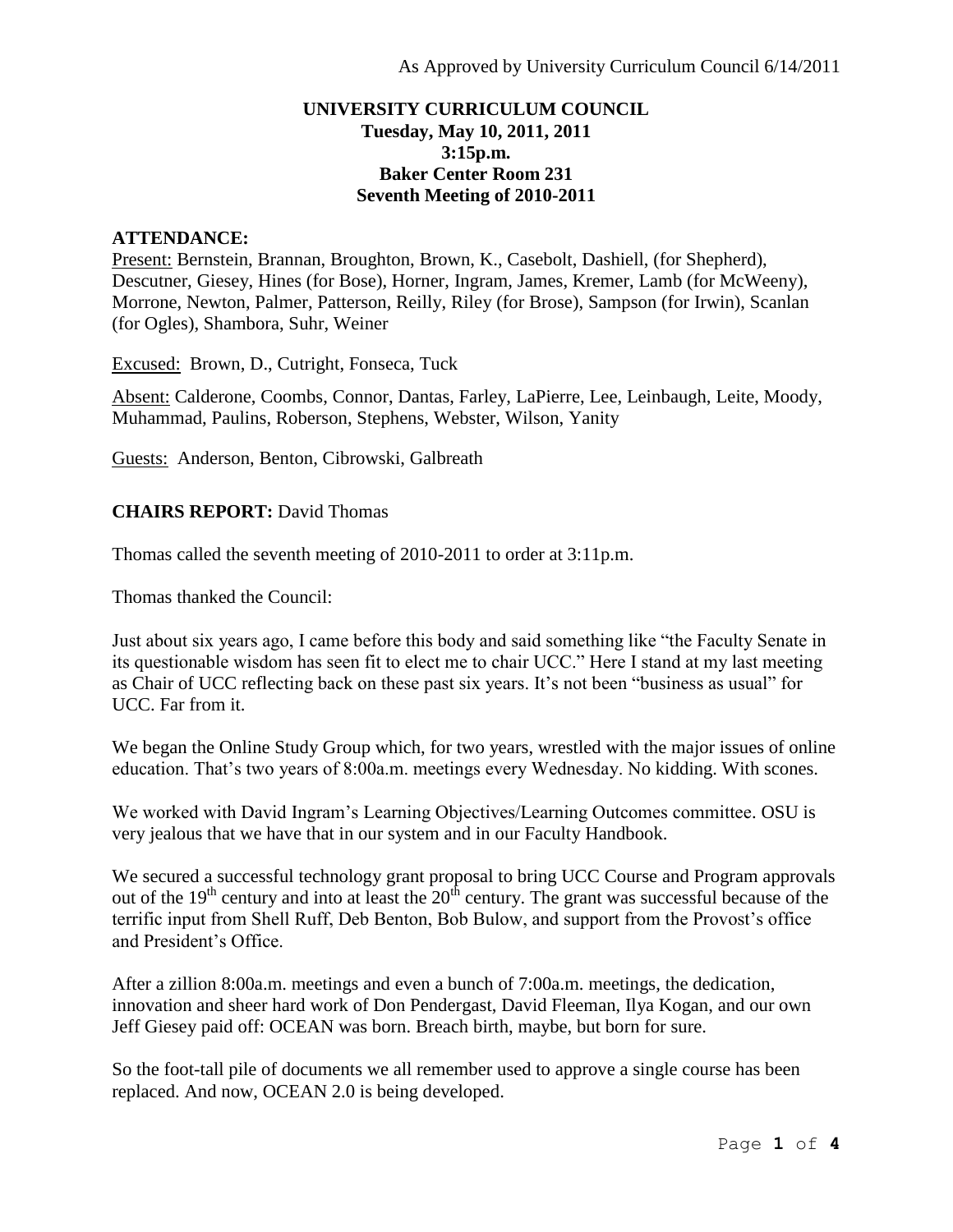Q2S was the supreme challenge. I cannot thank all of you enough for what you have achieved. After thousands of hours of work, 7500 programs and 700 courses have been reviewed. The effort has been gargantuan. Anita, Greg and Jeff, we could not have done it without you.

And concurrently, the Program Review Committee designed a more efficient and useful mechanism for program review.

I am especially grateful to members of the so-called "Friday Group" – the Q2SW work group that has met almost every Friday for the past two years to work through details of the Q2S transition. Anita, Allyn, Rob, Greg, David D., David I., Tom Scanlan, Deb Benton, Bob Bulow, Linda, Laurie, Shelly.

When reorganization came, UCC and especially its Programs committee rose to the occasion and developed and approved guidelines for program relocation. Thanks Greg and thanks to your committee.

We brought the dormant General Education Subcommittee back to life. A successful 1804 Grant to re-envision liberal education/general education at Ohio University has brought together a wonderful Task Force which will begin sharing thoughts with UCC in the Fall.

We have much more to do. But the incomplete list above demonstrates one vital principle:

Regardless of the challenges, The University Curriculum Council, -warts and all- is a vital force at Ohio University for insuring that the curriculum remains the domain of the faculty.

Again, thank you all. I have learned much from you and it has been an honor serving in this capacity.

Thomas introduced Provost Benoit. She thanked David for his leadership of UCC. She sincerely thanked the Council for their hard work on the Q2S transition. She thanked Jeff Giesey, Shelly Ruff, Deb Benton and the Friday Group for all their work.

Thomas thanked Laura Tuck for all her work during his term as Chair.

Thomas called for approval of the April 12, 2011 minutes. James moved, Reilly seconded. Minutes approved unanimously by voice vote.

Thomas introduced Allyn Reilly who brought forward the draft for Junior-Level Composition Requirement under Semesters. Draft attached to the minutes. Discussion followed. The draft is presented for information only. Reilly asked for any suggestions to be emailed to anyone in the Friday Group.

# **INDIVIDUAL COURSE COMMITTEE:** Anita James, Chair

James recognized the members of her committee and thanked them for all their hard work.

James presented the minutes from the April 26, 2011 meeting.

James amended the minutes by holding the Nursing courses.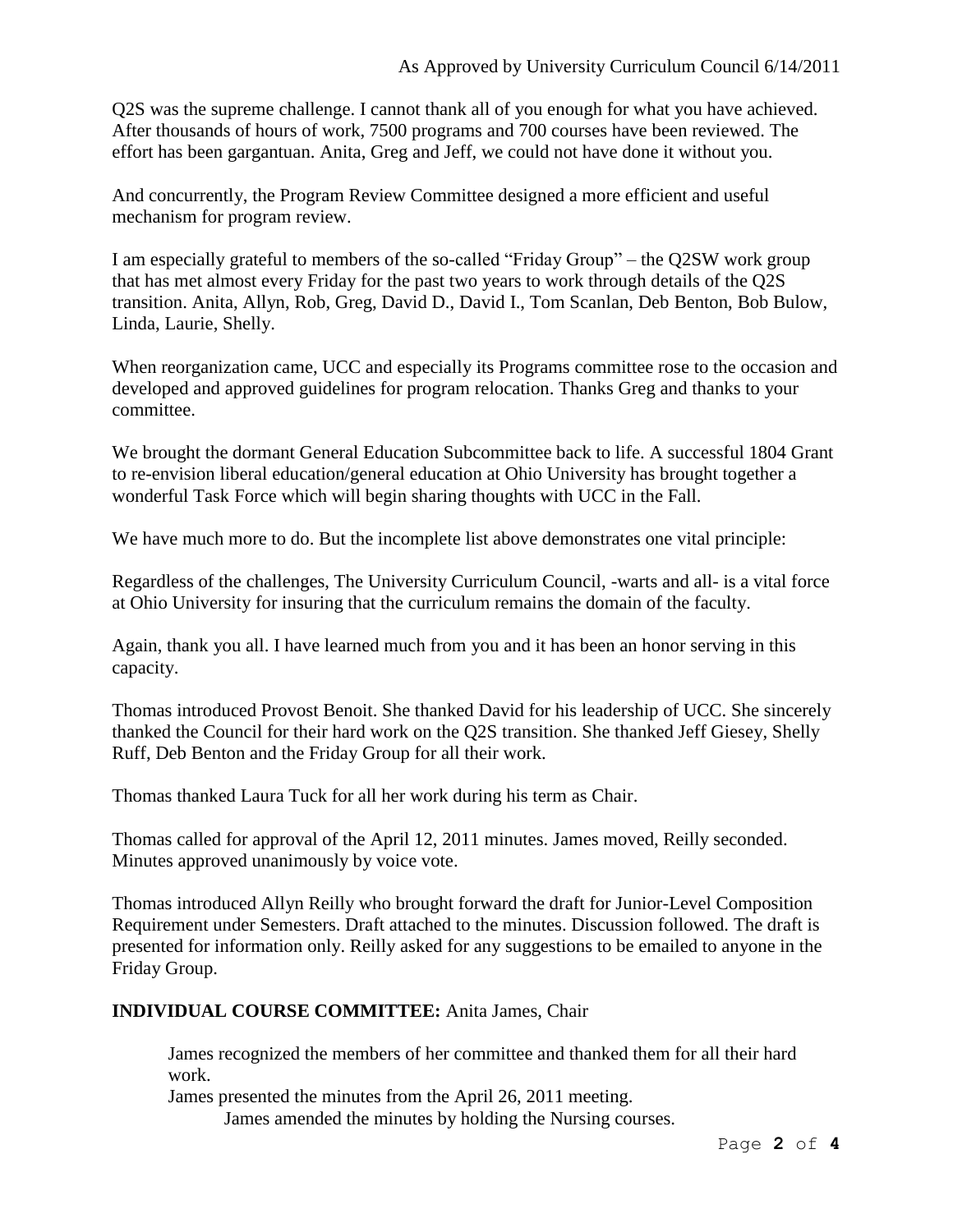Minutes unanimously approved as amended by voice vote.

## **PROGRAMS COMMITTEE**: Greg Kremer, Chair

# **First Reading**

Q2S-PH7259 Mechanical and Systems Engineering PhD Program Was left out of ENTD college binder

Program Relocation

Language courses from Linguistics to International Studies in the College of Arts and Sciences.

Question raised if SUDN should be relocated as well

Program Relocation

Social Work to be aligned with the Department of Social and Public Health in the College of Health Sciences and Professions

Clarification of what major codes are going to be moved

No change in program codes

Degrees remain the same

Timeline – as soon as possible

Concerns were raised concerning the requirements during the transitional period. Clarifications of requirements need to be made before the second reading.

#### IIP Program Proposal

Written documentation of Graduate Council approval has been received Significantly different program from the one that was suspended A review will be done in three years

Admission will be contingent upon the formation of the student's committee.

### **Second Reading**

Early Childhood Intervention Specialist Teacher Licensure program ME6220

Accreditation-related Quarter Program changes required to reflect standards alignment and to permit program continuation Students will be able to take advantage of the program changes

Courses will not be deleted

To be effective Summer or Fall

Unanimously approved by voice vote

## MS in Geography – Quarter program

Semester program has been approved by UCC as part of binder approval Unanimously approved by voice vote.